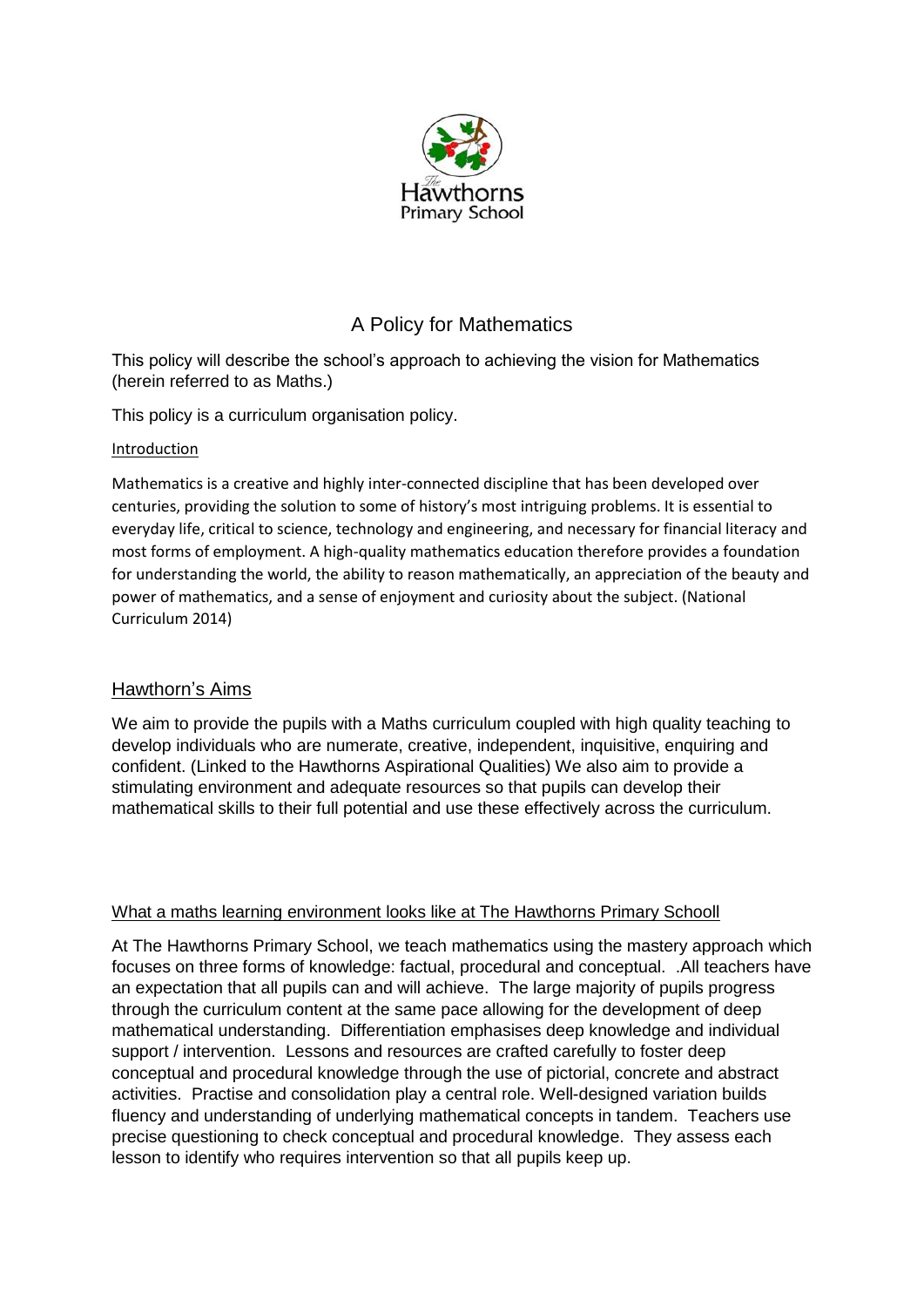In all lessons, learning objectives and success criteria are clearly displayed and discussed. The emphasis in lessons is to make teaching interactive and lively, to engage all children encouraging them to talk about mathematics. Lessons involve elements of:

• Instruction – giving information and structuring it well;

• Demonstrating – showing, describing and modelling mathematics using appropriate resources and visual displays;

- Explaining and illustrating giving accurate and well-paced explanations;
- Questioning and discussing;
- Consolidating;

• Reflecting and evaluating responses – identifying mistakes and using them as positive teaching points;

• Summarising – reviewing mathematics that has been taught enabling children to focus on next steps

Refer to the appendix attached for Progression in Calculations.

#### The aims of the 2014 National Curriculum are for our pupils to:

• Become fluent in the fundamentals of mathematics through varied and frequent practice with complexity increasing over time.

• Develop conceptual understanding and ability to recall and apply knowledge rapidly and accurately.

- Reason mathematically; follow a line of enquiry, conjecture relationships and generalisations.
- Develop an argument, justification and proof by using mathematical language.

• Problem solve by applying knowledge to a variety of routine and non-routine problems. Breaking down problems into simpler steps and persevering in answering.

#### Curriculum Organisation

The National Curriculum sets out year-by-year programmes of study for key stages 1 and 2. This ensures continuity and progression in the teaching of mathematics.

The EYFS Statutory Framework 2014 sets standards for the learning, development and care of children from birth to five years old and supports an integrated approach to early learning. This is supported by the 'Development matters' non statutory guidance. The EYFS Framework in relation to mathematics aims for our pupils to:

- develop and improve their skills in counting
- understand and use numbers
- calculate simple addition and subtraction problems
- describe shapes, spaces, and measures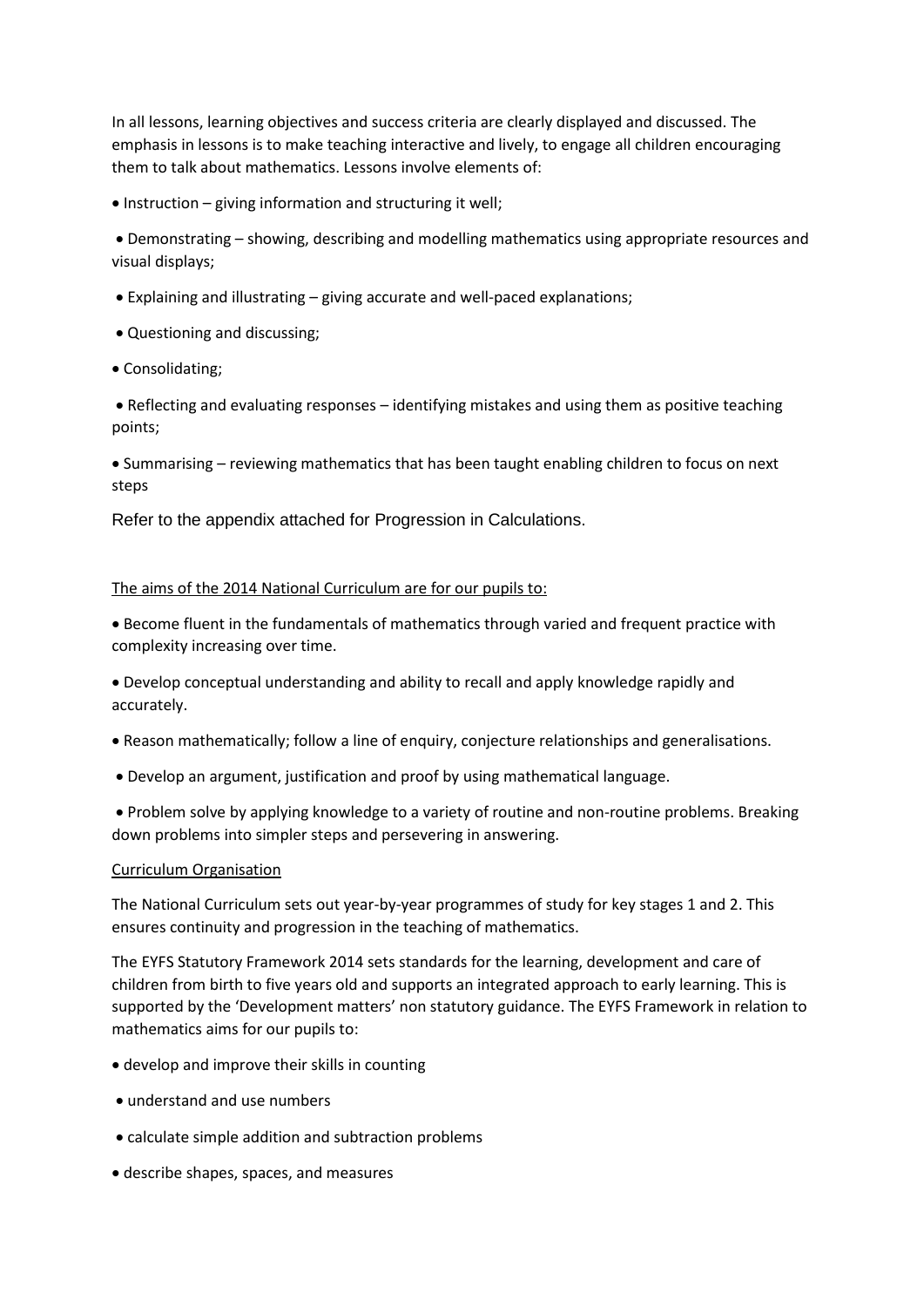Using the National Curriculum document, each year group has created an overview showing the learning objectives and when they will be taught. This is a working document which adapts to the needs of the cohort. Coverage of the objectives is tracked over time to ensure the whole curriculum is covered.

#### **Foundation Stage**

- Numbers
- Shape, Space and Measure

## **Key Stage 1 (Years 1 and 2)**

The principal focus of Maths teaching in key stage 1 is to ensure that pupils develop confidence and mental fluency with whole numbers, counting and place value. This should involve working with numerals, words and the four operations, including with practical resources [for example, concrete objects and measuring tools].

At this stage, pupils should develop their ability to recognise, describe, draw, compare and sort different shapes and use the related vocabulary. Teaching should also involve using a range of measures to describe and compare different quantities such as length, mass, capacity/volume, time and money.

Pupils should read and spell mathematical vocabulary, at a level consistent with their increasing word reading and spelling knowledge at key stage 1.

### **Lower Key Stage 2 (Year 3 and 4)**

The principal focus of Maths teaching in lower key stage 2 is to ensure that pupils become increasingly fluent with whole numbers and the four operations, including number facts and the concept of place value. This should ensure that pupils develop efficient written and mental methods and perform calculations accurately with increasingly large whole numbers.

At this stage, pupils should develop their ability to solve a range of problems, including with simple fractions and decimal place value. Teaching should also ensure that pupils draw with increasing accuracy and develop mathematical reasoning so they can analyse shapes and their properties, and confidently describe the relationships between them. It should ensure that they can use measuring instruments with accuracy and make connections between measure and number.

By the end of year 4, pupils should have memorised their multiplication tables up to and including the 12 multiplication table and show precision and fluency in their work. Pupils should read and spell mathematical vocabulary correctly and confidently, using their growing word reading knowledge and their knowledge of spelling.

### **Upper Key Stage 2 (Year 5 and 6)**

The principal focus of Maths teaching in upper key stage 2 is to ensure that pupils extend their understanding of the number system and place value to include larger integers. This should develop the connections that pupils make between multiplication and division with fractions, decimals, percentages and ratio.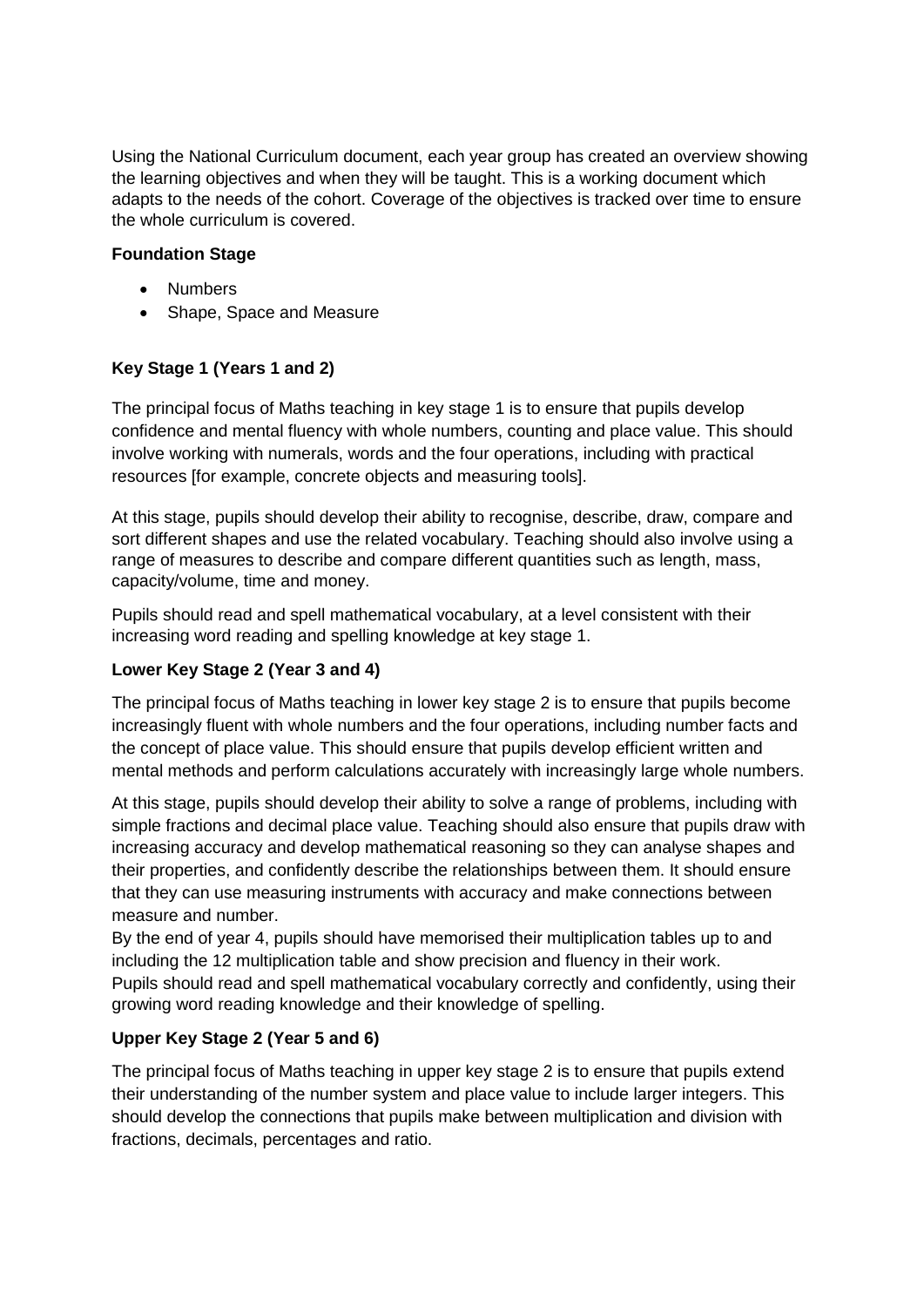At this stage, pupils should develop their ability to solve a wider range of problems, including increasingly complex properties of numbers and arithmetic, and problems demanding efficient written and mental methods of calculation. With this foundation in arithmetic, pupils are introduced to the language of algebra as a means for solving a variety of problems. Teaching in geometry and measures should consolidate and extend knowledge developed in number. Teaching should also ensure that pupils classify shapes with increasingly complex geometric properties and that they learn the vocabulary they need to describe them.

By the end of year 6, pupils should be fluent in written methods for all four operations, including long multiplication and division, and in working with fractions, decimals and percentages.

Pupils should read, spell and pronounce mathematical vocabulary correctly.

## Curriculum management-Roles and Responsibilities

'The subject leader will facilitate the use of Maths in the following ways;

- By updating the policy and schemes of work
- By ordering/updating resources
- By providing CPD so that all staff are confident in how to teach the subject and have sufficient knowledge
- By keeping staff abreast of new developments
- By taking an overview of whole school planning to ensure that opportunities occur for pupils to develop language capability and that progression is taking place
- By supporting staff in developing pupils capability
- By attending appropriate courses to update knowledge of current developments and by keeping links with the advisory team
- By contributing to the School Improvement and Development plan on an annual basis
- By monitoring the curriculum

### Links across the curriculum and exploiting opportunities

At Hawthorns, we believe Maths also contributes to many subjects and it is important that the children are given opportunities to apply and use Maths in real contexts. It is important that time is found in other subjects for pupils to develop their Maths skills further, e.g. there should be regular, carefully planned opportunities for Maths learning in Science and Technology, Design Technology and Art, and in History and Geography. We endeavour at all times to set work that is challenging, motivating and encourages the pupils to think about how they learn and to talk about what they have been learning. Additional enrichment opportunities are provided for pupils to further develop mathematical thinking e.g. through cooking, music, Maths investigations and games.

## **Computing**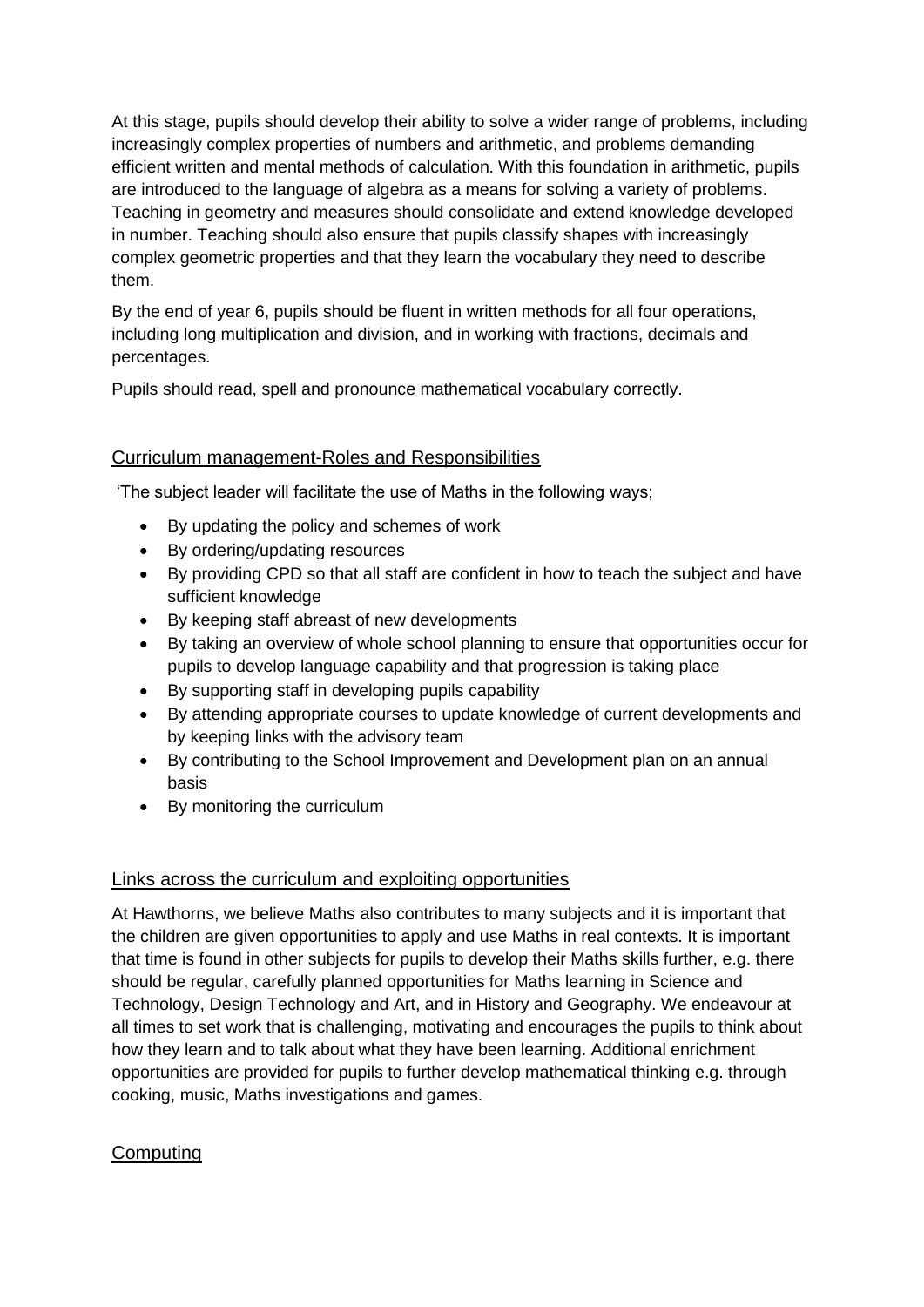ICT is used in various ways to support teaching and motivate children's learning. Each classroom has a laptop connected to an interactive whiteboard and a 'visualiser'. All teachers are provided with a laptop to support their planning and provision and are encouraged to use ICT to enhance teaching and learning in Maths where appropriate. The school is equipped Chromebooks. All teachers and pupils have access to the Hawthorns Learning Platform. The school subscribes to Education City, Timestables Rockstars and Purple Mash to facilitate further practice of key skills online and at home.

#### Recording, assessment and reporting

Work will be assessed in line with the school's 'Teaching for Learning' Policy, using National Curriculum statements (2014). Step judgements are made throughout each term and entered into the assessment system at specific termly assessment points onto 'Target Tracker' to facilitate analysis of progress and achievement. Progress of individual children is reported to parents at the parent consultation evenings and in End of Year reports.

#### **Inclusion**

Children who have special needs in the area of Maths may receive support from the SENCo. Maths support is underpinned by specific intervention programmes such as SNAP On and Precision Teaching. Work will be differentiated within classes to take account of the range of abilities within each group. Differentiation may take the form of adult support, questions, textbooks, worksheets and tasks at different levels or by outcome.

Please refer to the SEND policy for further information.

More able children are provided with the opportunity to extend their mathematical skills through:

- Investigations involving **non-routine problems** (i.e. where the approach is not immediately obvious) **demonstrating creativity and imagination**.
- Opportunities to **explore and investigate mathematical contexts and structures**, to **communicate results clearly and systematically** and to **explain, generalise and prove**

#### Resources

A variety of resources are available in school. These include teachers' resources, books, web- based resources and audio/visual materials.

A range of practical equipment to support the children's learning is allocated to each year groups and these are kept in or near the classrooms.

Further resources relating to key whole school topics are stored in the Maths cupboard in the Year 6 area.

The Maths subject leader is responsible for maintaining resources, monitoring their use and organising storage, resource purchasing is in accordance with normal school procedures. The amount of budget reflects the degree of priority given to Maths in the School Improvement and Development plan.